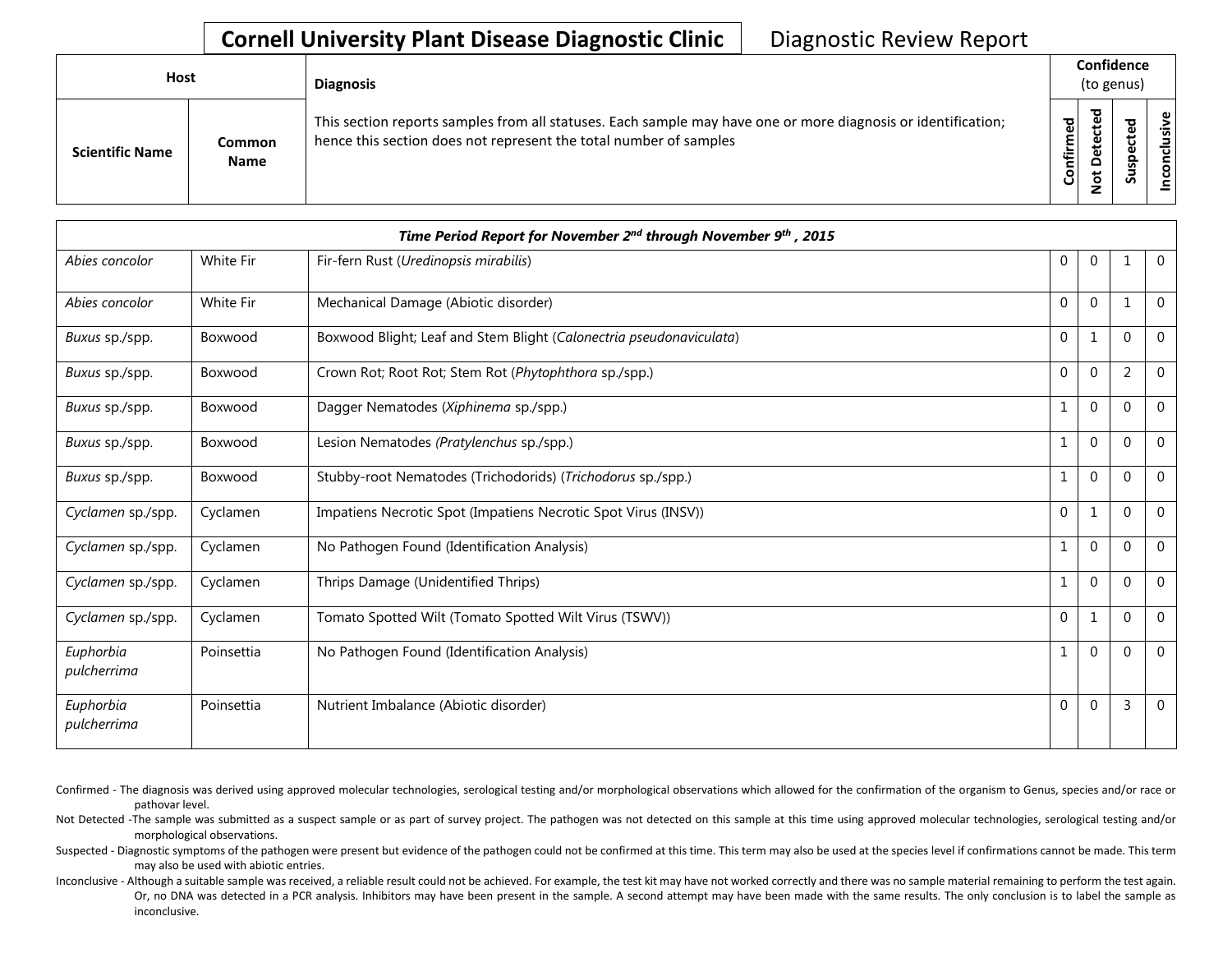## **Cornell University Plant Disease Diagnostic Clinic** | Diagnostic Review Report

| Host                   |                              | <b>Diagnosis</b>                                                                                                                                                                   |                    | Confidence<br>(to genus) |                              |                                     |
|------------------------|------------------------------|------------------------------------------------------------------------------------------------------------------------------------------------------------------------------------|--------------------|--------------------------|------------------------------|-------------------------------------|
| <b>Scientific Name</b> | <b>Common</b><br><b>Name</b> | This section reports samples from all statuses. Each sample may have one or more diagnosis or identification;<br>hence this section does not represent the total number of samples | ਠ<br>ω<br>Confirme | ಕ<br>$\Omega$<br>o       | ω<br>ω<br>௨<br><b>S</b><br>Ū | $\omega$<br>$\overline{\mathbf{S}}$ |

| Picea pungens  | <b>Blue Spruce</b>    | Rhizosphaera Needle Cast (Rhizosphaera sp./spp.) | $\mathbf 0$  |                | $\Omega$    | $\mathbf{0}$   |
|----------------|-----------------------|--------------------------------------------------|--------------|----------------|-------------|----------------|
| Picea pungens  | <b>Blue Spruce</b>    | Stigmina Needle Blight (Stigmina lautii)         | 1            | $\mathbf 0$    | $\Omega$    | $\mathbf 0$    |
| Picea pungens  | <b>Blue Spruce</b>    | Weir's Cushion Rust (Chrysomyxa weirii)          | $\mathbf{0}$ | $\mathbf 0$    |             | $\mathbf 0$    |
| Picea sp./spp. | Spruce                | Scale Insects (Order homoptera)                  | 1            | $\mathbf 0$    | $\Omega$    | $\overline{0}$ |
| Picea sp./spp. | Spruce                | Unknown Abiotic Disorder (Abiotic disorder)      | $\mathbf 0$  | $\mathbf 0$    |             | $\mathbf 0$    |
| Picea sp./spp. | Spruce                | Unspecified Pathology (Rhizosphaera sp./spp.)    | 1            | $\Omega$       | $\Omega$    | $\overline{0}$ |
| Picea sp./spp. | Spruce                | Unspecified Pathology (Stigmina sp./spp.)        | 1            | $\overline{0}$ | $\Omega$    | $\mathbf{0}$   |
| Pinus flexilis | Limber Pine           | Scale Insects (Order homoptera)                  | 1            | $\mathbf{0}$   | $\Omega$    | $\mathbf 0$    |
| Pinus flexilis | Limber Pine           | Sooty Mold (Unidentified Fungus)                 | $\mathbf{1}$ | $\mathbf{0}$   | $\Omega$    | $\mathbf 0$    |
| Pinus flexilis | Limber Pine           | Unknown Abiotic Disorder (Abiotic disorder)      | $\mathbf{0}$ | $\Omega$       | 1           | $\Omega$       |
| Pinus strobus  | Eastern White<br>pine | Adelgid (Adelges sp./spp.)                       | $\mathbf{0}$ | $\mathbf{0}$   |             | $\mathbf 0$    |
| Pinus strobus  | Eastern White<br>pine | Eriophyid Mites (Family Eriophyidae)             | $\mathbf{0}$ | $\Omega$       |             | $\overline{0}$ |
| Pinus strobus  | Eastern White<br>pine | No Pathogen Found (Identification Analysis)      | 1            | $\mathbf 0$    | $\mathbf 0$ | $\mathbf 0$    |

- Confirmed The diagnosis was derived using approved molecular technologies, serological testing and/or morphological observations which allowed for the confirmation of the organism to Genus, species and/or race or pathovar level.
- Not Detected -The sample was submitted as a suspect sample or as part of survey project. The pathogen was not detected on this sample at this time using approved molecular technologies, serological testing and/or morphological observations.
- Suspected Diagnostic symptoms of the pathogen were present but evidence of the pathogen could not be confirmed at this time. This term may also be used at the species level if confirmations cannot be made. This term may also be used with abiotic entries.
- Inconclusive Although a suitable sample was received, a reliable result could not be achieved. For example, the test kit may have not worked correctly and there was no sample material remaining to perform the test again. Or, no DNA was detected in a PCR analysis. Inhibitors may have been present in the sample. A second attempt may have been made with the same results. The only conclusion is to label the sample as inconclusive.